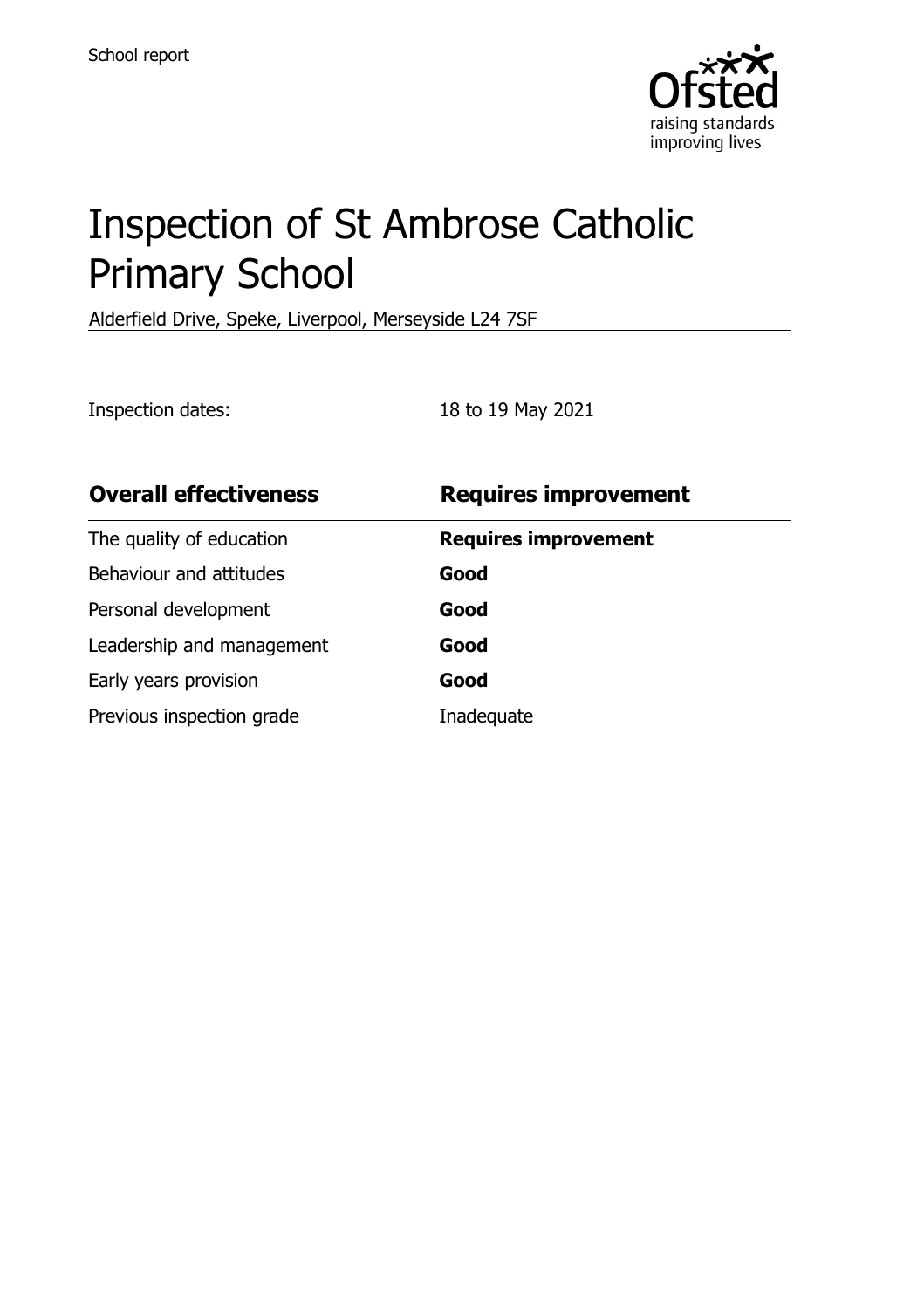

# **What is it like to attend this school?**

Pupils behave well. Pupils now understand that people are different to themselves but no less valued. A typical pupil comment was, 'We are against racism, sexism and prejudice.' St Ambrose has been transformed by the current leaders, governors and staff over the past three years.

Parents and carers appreciate how leaders welcome them and their children at the school gates daily. Pupils and their families have good relationships with staff. Pupils are happy. They want to attend school and feel safe doing so. Pupils behave positively. Bullying is rare and staff deal well with any issues that arise.

Leaders and staff have high expectations for pupils' education at the school. Pupils try their best to meet these expectations. Children in the early years enjoy a strong start to their schooling because staff plan and organise their curriculum skilfully. That said, pupils in key stages 1 and 2 do not build their knowledge of some important subject content. This is because leaders have not thought carefully enough about how to plan learning in some subjects.

#### **What does the school do well and what does it need to do better?**

Leaders and staff give pupils, including those with special educational needs and/or disabilities (SEND), a much-improved education. In many subjects, staff training has led to improvements in curriculum planning, teaching and assessment. Pupils' achievement is much stronger than it has been in the past. This is also true for children in the early years.

Pupils gain a strong understanding of mathematics, such as multiplying and dividing numbers. They relish the knowledge and skills that they build during their physical education activities. However, in some curriculum subjects, leaders have not fully considered the precise knowledge that pupils should learn. Teachers use assessment well to adapt their teaching. That said, leaders have not ensured that teachers use the most suitable activities to deliver some of the planned curriculum. This stops pupils from building on what they already know. This means that some pupils do not learn as much as they should.

Teachers and teaching assistants are highly trained to teach pupils to read. Staff give extra help to those pupils who struggle to say the sounds that letters make. In Nursery, staff teach children to listen and talk, and to learn stories, rhymes and poems. Pupils throughout the school develop their phonics knowledge effectively. They read fluently. Pupils enjoy the many interesting, and challenging, books that are in the classrooms and the attractive school library.

Pupils are keen to learn. Classrooms are calm, happy places for all pupils, including those with SEND, to learn. Almost all pupils attend school regularly and arrive at lessons punctually.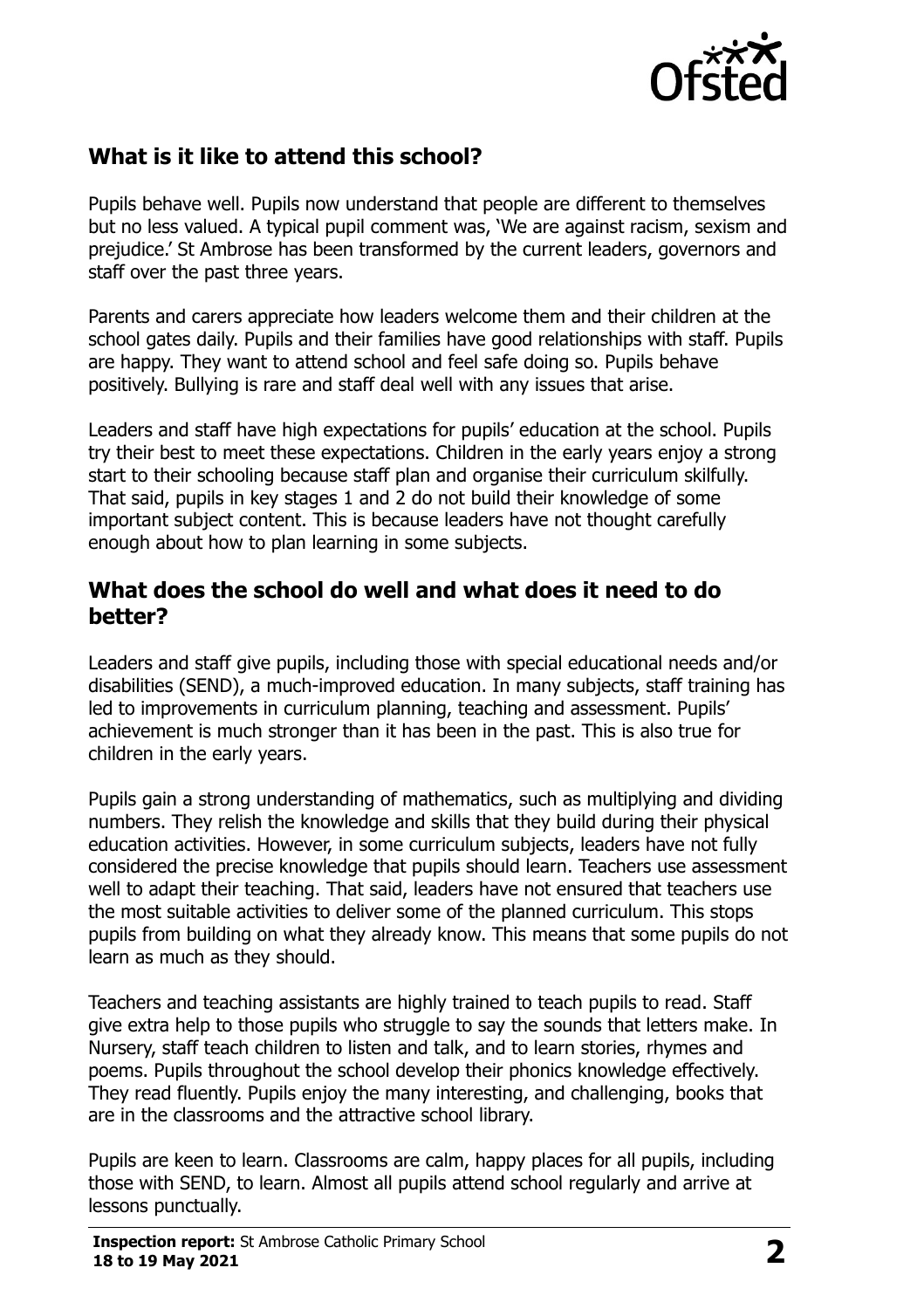

Leaders and staff provide pupils with many opportunities to improve their personal development. For instance, in Nursery, children learn to understand the roles of people who help us, such as refuse collectors, doctors and police officers. Pupils in key stage 2, for example, learn of the challenges of global warming and the importance of fair trade. Staff teach pupils to respect the characteristics, lives and views of people who are different to themselves. This means that pupils then deliberately include other pupils in their play, talk and friendships.

Leaders have brought about positive change to many aspects of the school, while remaining mindful of staff's workload and well-being. Leaders have succeeded in rooting out inadequate practice. They have raised the quality of all leaders' and staff's work and improved pupils' education to a reasonable level. All leaders understand what further work is required for them to improve the quality of the curriculum even more.

Leaders are ably supported by a new governing body, who are unafraid of challenging leaders to ensure that the school gets better.

## **Safeguarding**

The arrangements for safeguarding are effective.

Leaders and staff are fully trained to understand the issues that can affect the lives of pupils and their families. They keep a close check on pupils to ensure that they are safe and receive the individual help that they need. Leaders make certain that all staff carefully keep confidential records of any concerns and link fully with other agencies where needed. Leaders make sure that issues such as road safety and online safety are a regular focus in the curriculum and in extra activities, and that they are included in information shared with parents.

# **What does the school need to do to improve?**

#### **(Information for the school and appropriate authority)**

- Leaders' plans for some of the curriculum do not contain enough precise information about the knowledge that pupils will be taught. This weakness holds back pupils' understanding in some subjects. Leaders should make certain that the curriculum in all subjects clearly identifies the small building blocks of knowledge that pupils will be taught.
- Some of the activities used by teachers in lessons do not match the intentions for pupils' learning. This means that some tasks completed by pupils do not build the knowledge they need to move on in their learning. Leaders should ensure that all planned teaching activities are well matched to developing the knowledge and skills that pupils need to acquire.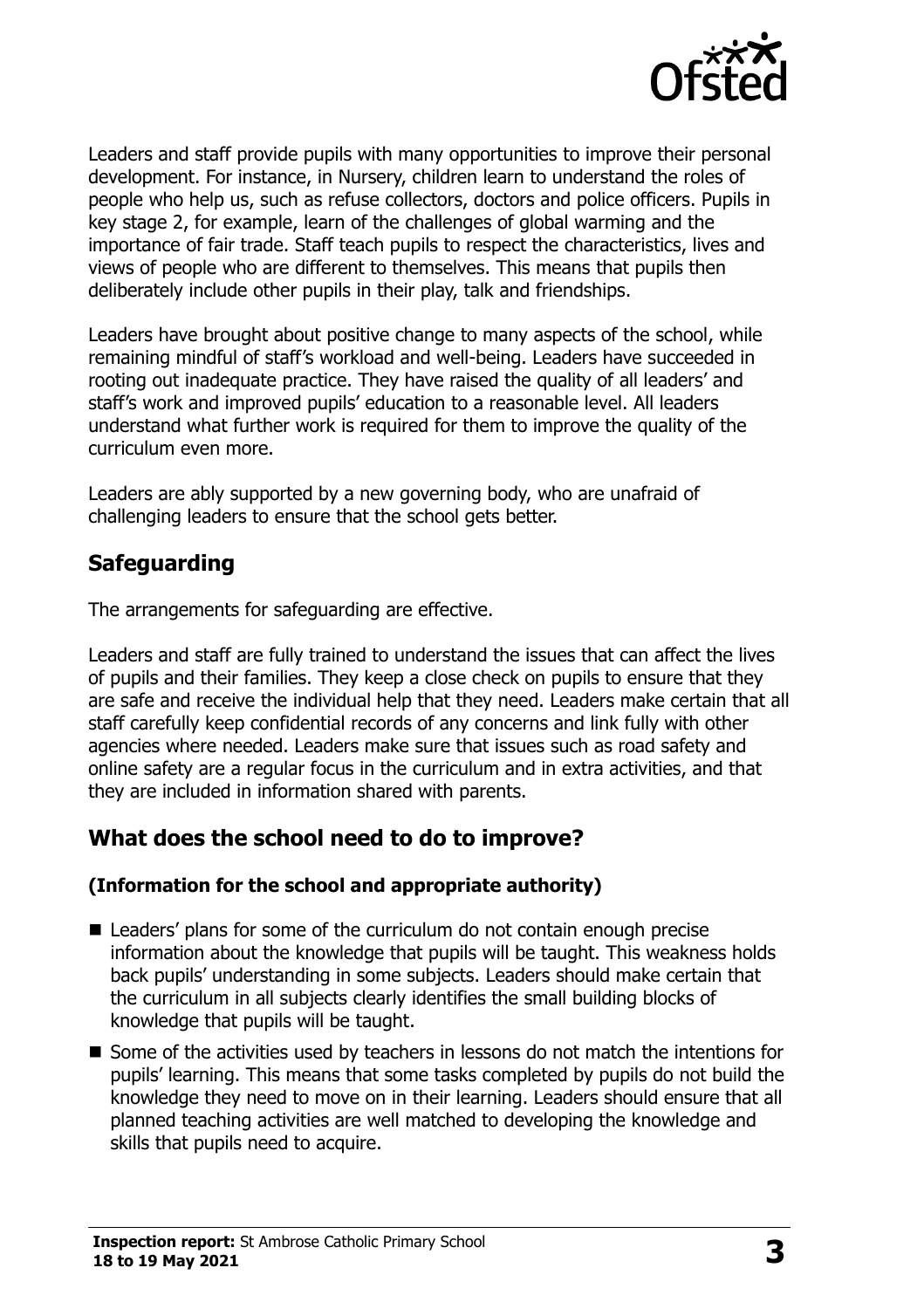

### **How can I feed back my views?**

You can use [Ofsted Parent View](http://parentview.ofsted.gov.uk/) to give Ofsted your opinion on your child's school, or to find out what other parents and carers think. We use Ofsted Parent View information when deciding which schools to inspect, when to inspect them and as part of their inspection.

The Department for Education has further [guidance](http://www.gov.uk/complain-about-school) on how to complain about a school.

If you are the school and you are not happy with the inspection or the report, you can [complain to Ofsted.](http://www.gov.uk/complain-ofsted-report)

## **Further information**

You can search for [published performance information](http://www.compare-school-performance.service.gov.uk/) about the school.

In the report, '[disadvantaged pupils](http://www.gov.uk/guidance/pupil-premium-information-for-schools-and-alternative-provision-settings)' refers to those pupils who attract government pupil premium funding: pupils claiming free school meals at any point in the last six years and pupils in care or who left care through adoption or another formal route.

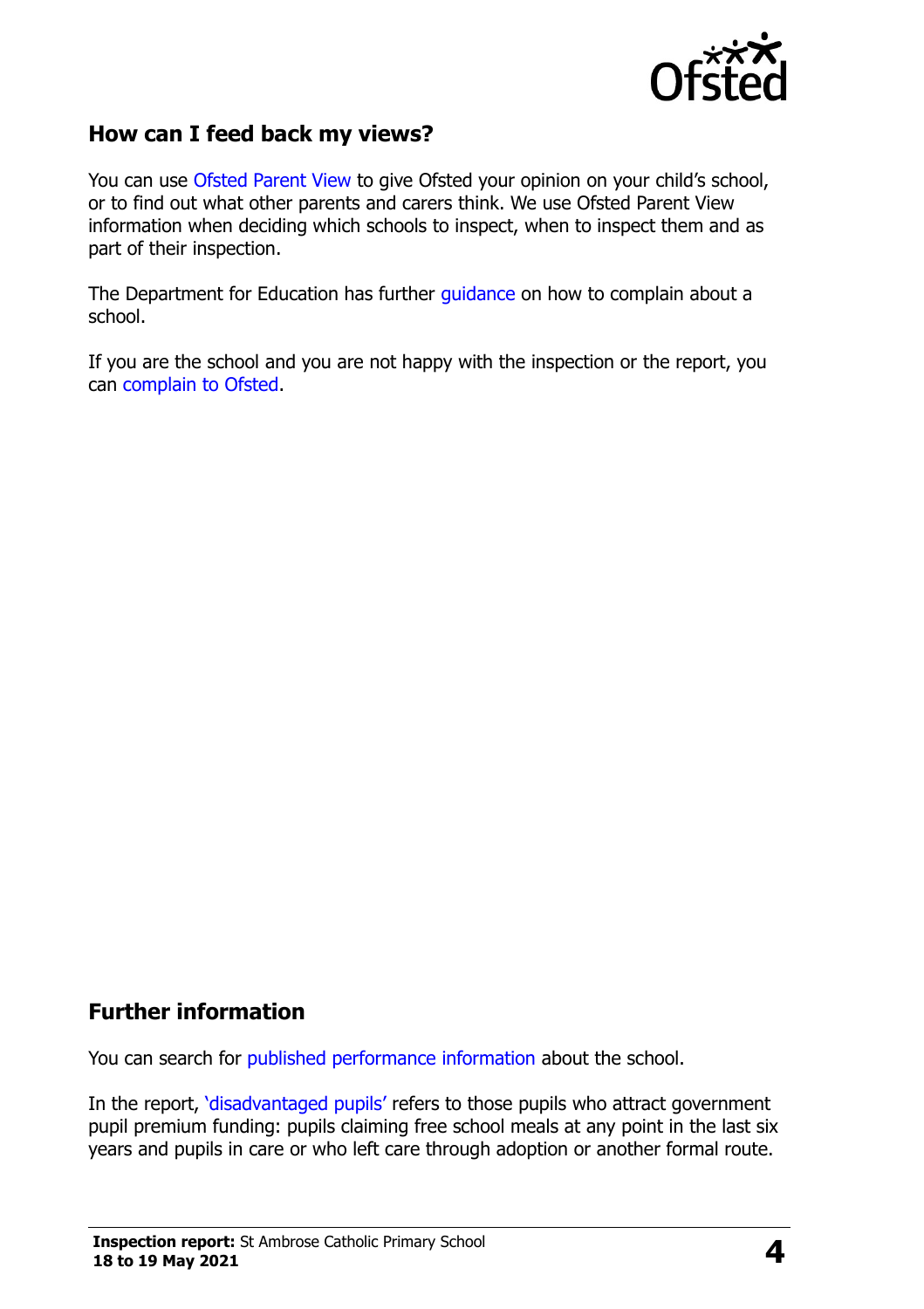

# **School details**

| Unique reference number             | 104672                                                               |
|-------------------------------------|----------------------------------------------------------------------|
| <b>Local authority</b>              | Liverpool                                                            |
| <b>Inspection number</b>            | 10184630                                                             |
| <b>Type of school</b>               | Primary                                                              |
| <b>School category</b>              | Voluntary aided                                                      |
| Age range of pupils                 | 3 to 11                                                              |
| <b>Gender of pupils</b>             | Mixed                                                                |
| Number of pupils on the school roll | 228                                                                  |
| <b>Appropriate authority</b>        | The governing body                                                   |
| <b>Chair of governing body</b>      | Julie Rourke                                                         |
| <b>Executive Headteacher</b>        | <b>Matthew White</b>                                                 |
| Website                             | www.stambroseprimary.co.uk                                           |
| Dates of previous inspection        | 10 to 11 February 2021, under section 8<br>of the Education Act 2005 |

# **Information about this school**

- Several leaders, governors and staff, including the executive headteacher, deputy headteacher and the special educational needs coordinator (SENCo), are new to the school since the last section 5 inspection.
- St Ambrose is a Catholic school. The previous section 48 inspection took place in June 2019.

# **Information about this inspection**

We carried out this inspection under section 8 of the Education Act 2005. We deemed the inspection a section 5 inspection under the same Act.

This was the first routine inspection the school received since the 2020–21 COVID-19 pandemic. Inspectors discussed the impact of the pandemic with the school and have taken that into account in their evaluation.

In accordance with section 13(4) of the Education Act 2005, Her Majesty's Chief Inspector is of the opinion that the school no longer requires special measures.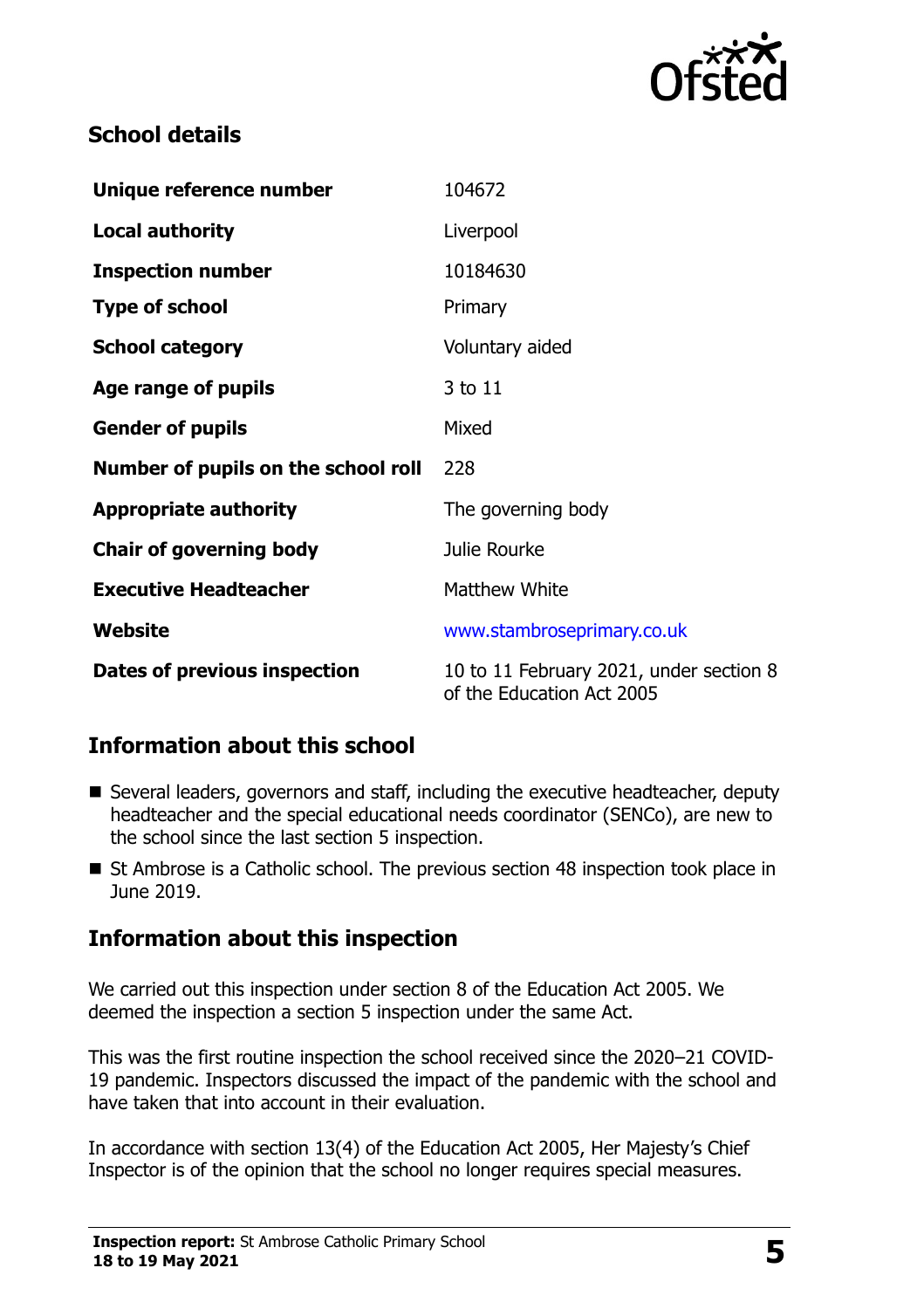

- **Inspectors spoke with several pupils about their education at the school and to** hear their views about equality, behaviour and safety. Inspectors also spoke with pupils around the school and in playgrounds.
- Inspectors spoke with several parents, including representatives from the parent council. Inspectors reviewed parental comments received by email and telephone and the 25 responses to Parent View, Ofsted's online survey.
- Inspectors spoke with groups of staff, including non-teaching staff, to discuss the improvement of the school and about safeguarding. They also considered the responses from 15 school staff to Ofsted's survey.
- Inspectors spoke with leaders, including the early years leader and with the SENCo, about their work at the school.
- Inspectors spoke with the chair and vice-chair of the school governing body. They also met with representatives of the local authority and of the Liverpool Archdiocese.
- Inspectors looked closely at reading, mathematics, physical education, history and geography. This included speaking with subject leaders, reviewing curriculum documents, observing some teaching, reviewing examples of pupils' work and speaking with some pupils about their learning. Inspectors also considered evidence of pupils' writing in the curriculum for English.

#### **Inspection team**

Tim Vaughan, lead inspector **Her Majesty's Inspector** 

Adam Sproston **Her Majesty's Inspector**